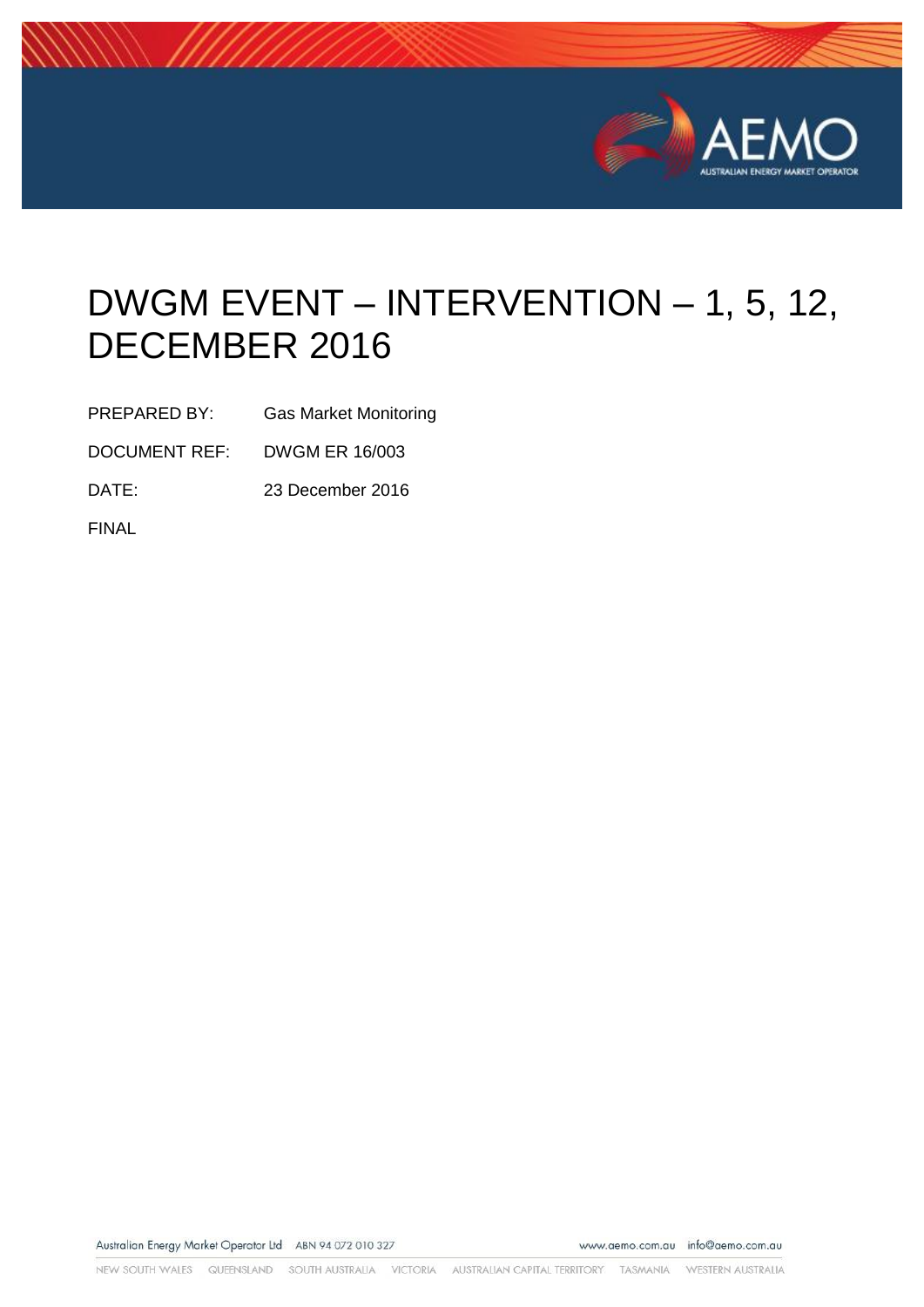

# **Contents**

| $1 \quad$             |  |
|-----------------------|--|
| 2                     |  |
| $\mathfrak{S}$<br>3.1 |  |
| $\overline{4}$<br>4.1 |  |
| 4.2<br>5              |  |
| 5.1<br>5.2            |  |
| 6                     |  |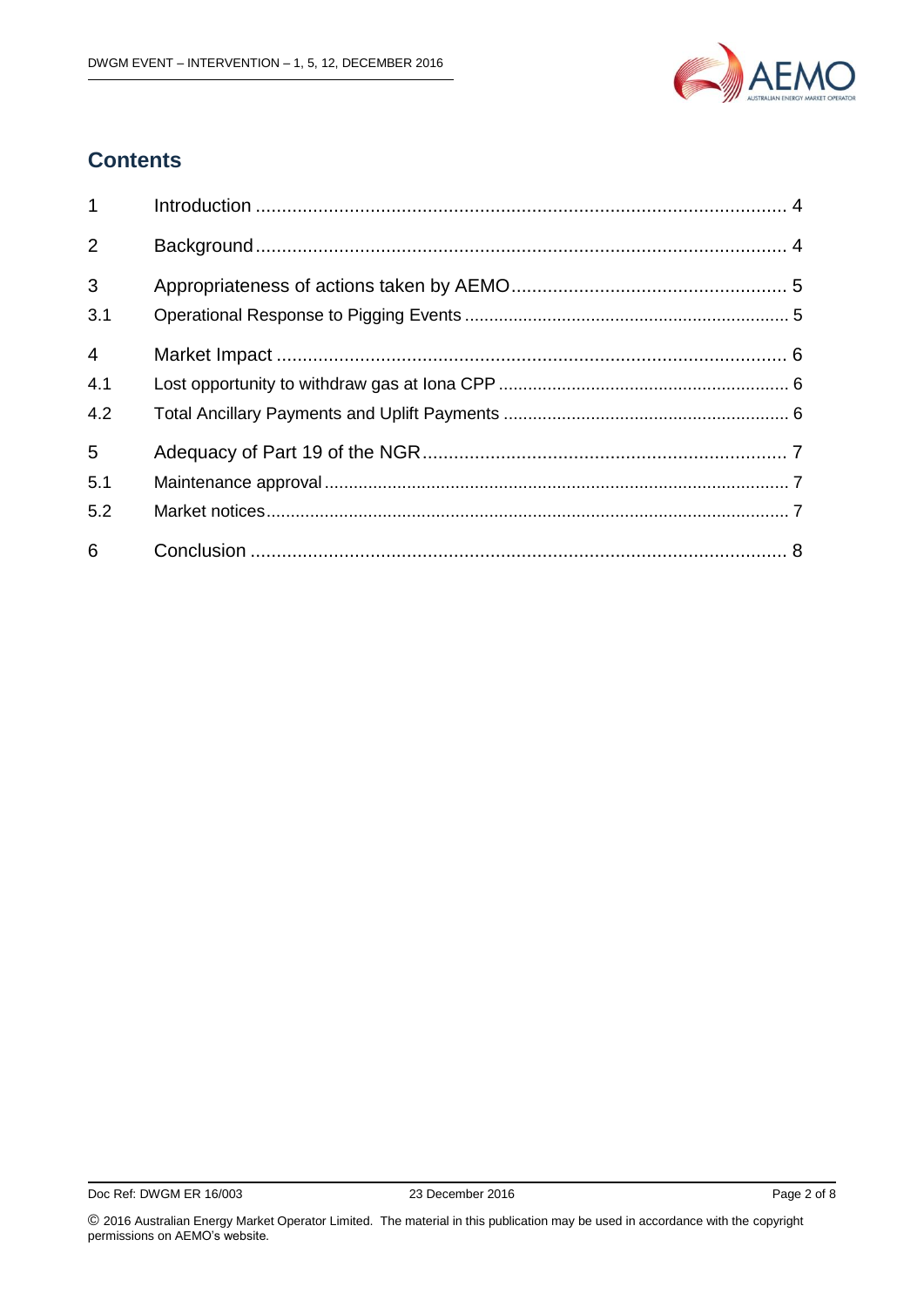

# IMPORTANT NOTICE

#### **Purpose**

AEMO has prepared this report pursuant to rule 351 of the National Gas Rules using information available as at 22 December 2016, unless otherwise specified.

#### **Disclaimer**

AEMO has made every effort to ensure the quality of the information in this report but cannot guarantee its accuracy or completeness. Any views expressed in this report are those of AEMO unless otherwise stated, and may be based on information given to AEMO by other persons.

Accordingly, to the maximum extent permitted by law, AEMO and its officers, employees and consultants involved in the preparation of this report:

- make no representation or warranty, express or implied, as to the currency, accuracy, reliability or completeness of the information in this report; and
- are not liable (whether by reason of negligence or otherwise) for any statements or representations in this report, or any omissions from it, or for any use or reliance on the information in it.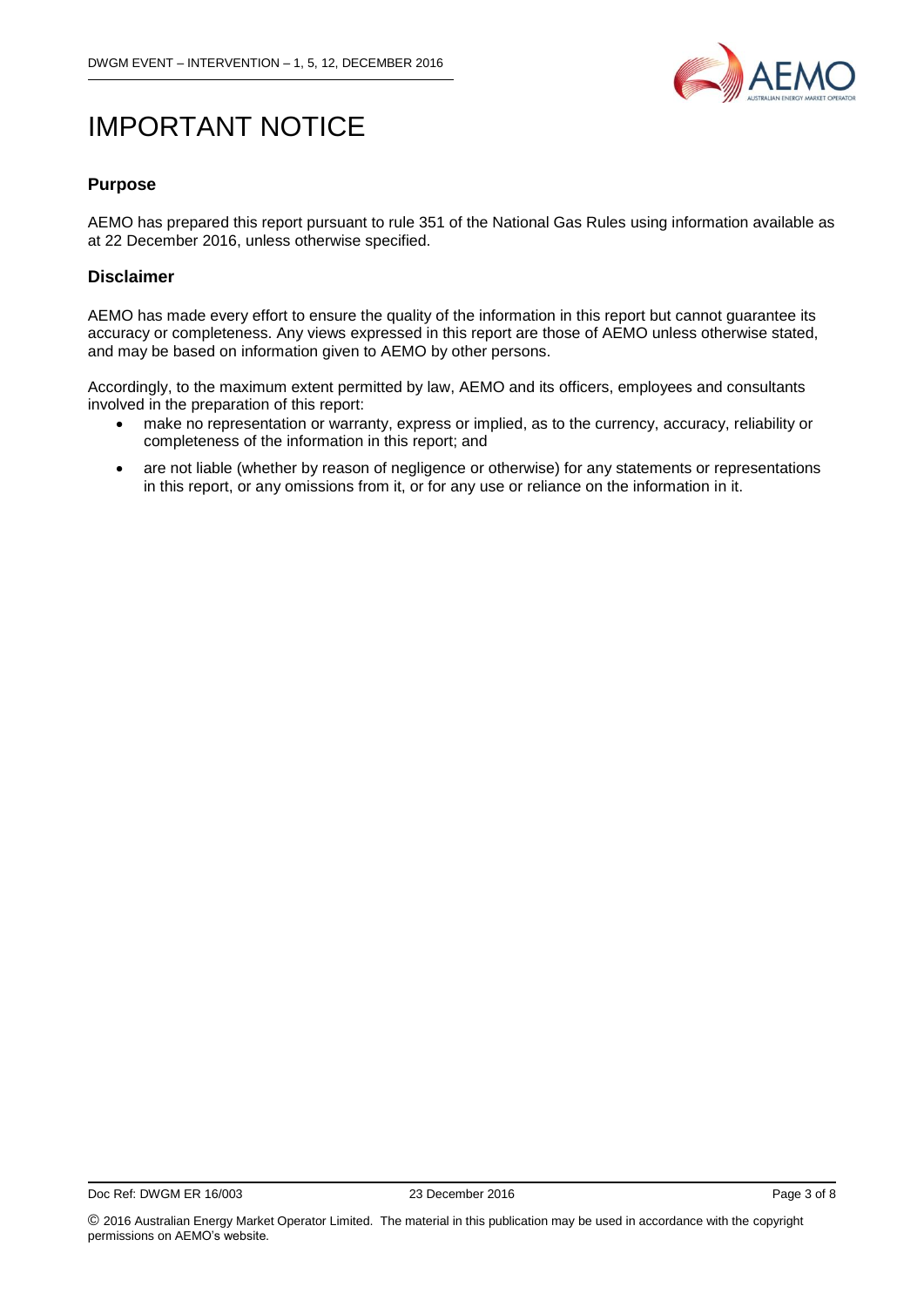

# <span id="page-3-0"></span>**1 Introduction**

The Australian Energy Market Operator (AEMO) declared a threat to system security in the Victorian Declared Wholesale Gas Market (DWGM) for gas days 1 December 2016, 5 December 2016, and 12 December 2016 during the planned inline inspection maintenance program of the South West Pipeline.

Clause 351(1)(b) of the National Gas Rules (NGR) requires that AEMO investigate and prepare a report following declaration of a threat to system security. Clause 351 also requires that AEMO assess and advise on:

- the adequacy of the provisions of the NGR relevant to the event or events;
- the appropriateness of actions taken by AEMO in relation to the event or events; and
- the costs incurred by AEMO and Registered participants as a consequence of responding to the event or events.

This report addresses each of these requirements and is published in accordance with clause 351(2) of the NGR.

# <span id="page-3-1"></span>**2 Background**

APA, the asset owner of the Victorian Declared Transmission System (DTS), informed AEMO it would perform an inline inspection ('pigging') program of the South West Pipeline (SWP) and Brooklyn to Lara Pipeline (BLP), from Iona to Brooklyn. Pigging is a critical maintenance activity required under APA's Pipeline Integrity Management Plan.

The pigging program is a planned maintenance activity under NGR 326. Its successful completion ensures the potential future threats to system security arising from pipeline failure are minimised.

AEMO initially advised the market of the pigging program at the Gas Wholesale Consultative Forum held on 14 June 2016. The paper outlining the program may be found at this [link.](http://www.aemo.com.au/Stakeholder-Consultation/Industry-forums-and-working-groups/Wholesale-meetings/Gas-Wholesale-Consultative-Forum) AEMO also held an industry conference on 24 August and again on 17 November 2016 after the program, originally scheduled to take place from September 2016, was subsequently rescheduled to December due to delays in equipment delivery. There was further refinement of the dates due to changes to the Longford Gas Plant maintenance program, as well as to allow at least two days between pigging runs to reduce the impact on Longford operations.

At these various meetings, AEMO advised that to maintain the pig's velocity at an appropriate level, and thus ensure the success of the pigging activity, the net injection rate at the Iona Close Proximity Point (CPP) must be between certain bounds. To facilitate the pigging activity, AEMO advised it would (in the scheduling process):

- Reduce the Iona CPP net injections if the injection rate is too high for the pigging to occur. This will result in out of merit order gas injections other locations, or
- Increase the Iona CPP net injections with out of merit order quantities if the injection rate is too low for the pigging to occur.

Both of these actions would result in ancillary payments and associated uplift charges.

The final pigging program dates as scheduled became:

- 1. 1 December cleaning pig run
- 2. 5 December calliper pig run
- 3. 12 December intelligent pig run

For each of the three days, AEMO notified participants of a threat to system security due to a supply shortfall in the DTS. This was due to insufficient net injections at the Iona close proximity

<sup>©</sup> 2016 Australian Energy Market Operator Limited. The material in this publication may be used in accordance with the [copyright](http://www.aemo.com.au/en/About-AEMO/Copyright-Permissions)  [permissions](http://www.aemo.com.au/en/About-AEMO/Copyright-Permissions) on AEMO's website.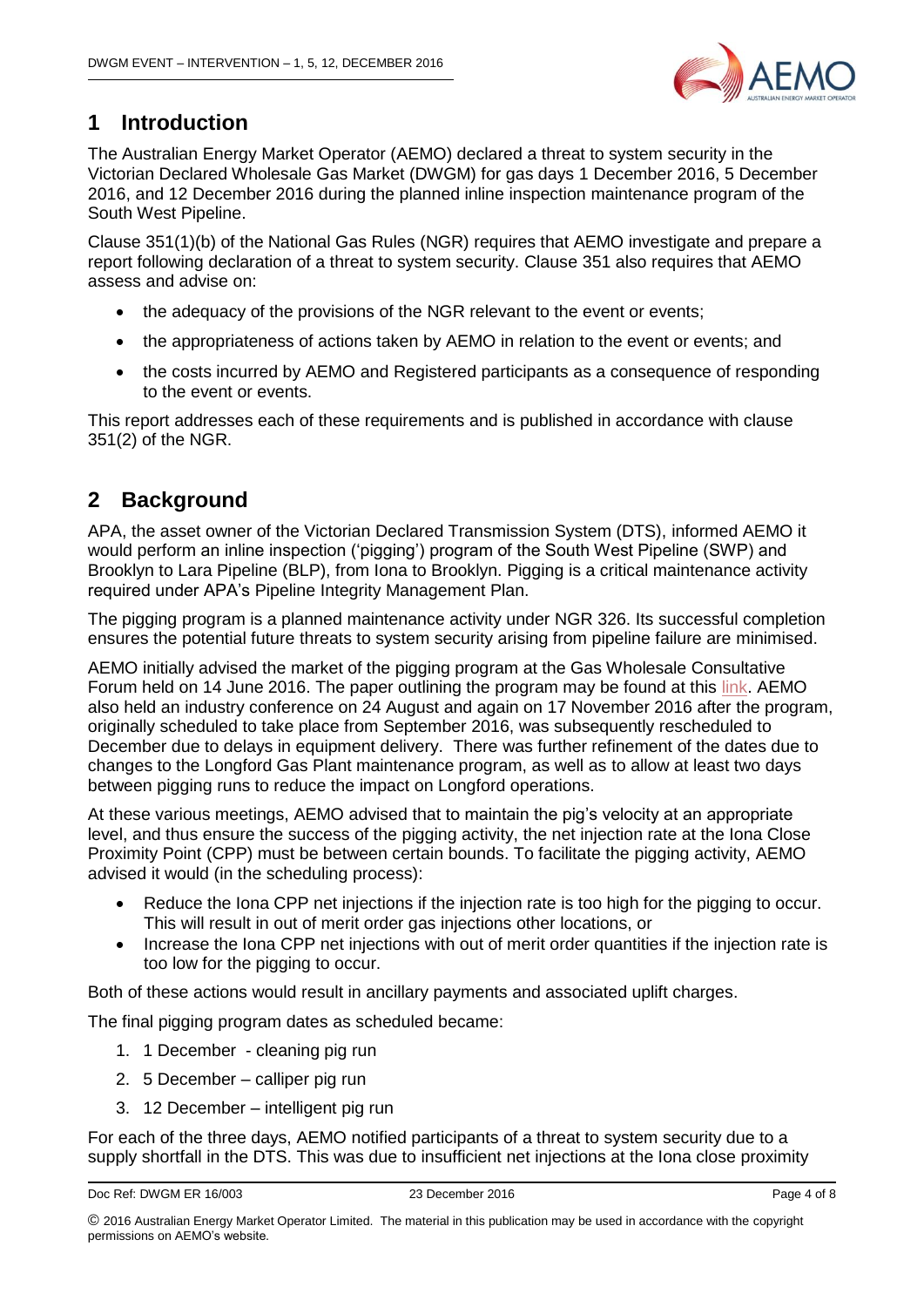

points (CPP) to support the inline inspection tool's required velocity of 1.5 to 4 meters per second (m/s) from Iona to Brooklyn. The tool was chosen to minimise the risk of it getting stuck in the pipeline, which could cause a supply shortfall. The threat to system security was likely to impact the Geelong and Western withdrawal zones.

Each event required AEMO to alleviate the threat by increasing supply and scheduling out-of-meritorder injections at the Iona CPP.

The expected quantities of out-of-merit-order injections at Iona CPP initially communicated to participants were as follows:

| Date                | Required Net Iona CPP Injection |  |  |
|---------------------|---------------------------------|--|--|
| Thursday 01/12/2016 | $120$ TJ/d                      |  |  |
| Monday 05/12/2016   | $120$ TJ/d                      |  |  |
| Monday 12/12/2016   | $150$ TJ/d                      |  |  |

# <span id="page-4-0"></span>**3 Appropriateness of actions taken by AEMO**

AEMO's objectives during this event were to:

- Operate in accordance with the NGR and the Wholesale Market Procedures,
- Limit the risk of involuntary curtailment to customers,
- Alleviate the threat to system security and return the DTS to normal operating conditions.

#### <span id="page-4-1"></span>**3.1 Operational Response to Pigging Events**

In response to the threats to system security, AEMO scheduled the minimum required net injection at the Iona CPP, which included some out-of-merit-order injections (above market price bids).

The table below lists the out-of-merit-order injections (in GJ) at the Iona CPP in the operating schedules for each gas day the pigging occurred. In total, 185.6 TJ was scheduled out of merit order at the start of the gas day at 6am.

| Gas Day     | 6AM Schedule | 10AM Schedule | 2PM Schedule | 6PM Schedule | 10PM Schedule |
|-------------|--------------|---------------|--------------|--------------|---------------|
| 1-Dec-2016  | 47.650       | 22.653        | 19,931       | 14.931       | 9.931         |
| 5-Dec-2016  | 94.997       | 29.755        | 23.790       | 17.824       | 11.859        |
| 12-Dec-2016 | 42.997       | 51,666        | 41.745       | 26,026       | 16.075        |

The changes in the out-of-merit-order injection quantities between scheduling horizons were mainly due to past hourly scheduled injections in the previous operating schedule being carried over into the subsequent pricing schedule.

In addition, AEMO also restricted the controllable withdrawal to 0 GJ/hr between 10pm and 6am the day before each pig run to help establish the necessary pipeline conditions to support the pigging operations. However, the impact on the lost opportunity to withdraw gas in the OS for the applicable gas days is negligible.

The table below lists the de-scheduled withdrawal quantities (in GJ) at the Iona CPP in the operating schedules for the gas days 30 November, 4 December and 11 December 2016.

| Gas Day     | <b>6AM Schedule</b> | 10AM Schedule | 2PM Schedule | 6PM Schedule | 10PM Schedule |
|-------------|---------------------|---------------|--------------|--------------|---------------|
| 30-Nov-2016 |                     |               |              |              |               |
| 04-Dec-2016 |                     |               |              |              | 90            |

Doc Ref: DWGM ER 16/003 23 December 2016 Page 5 of 8

© 2016 Australian Energy Market Operator Limited. The material in this publication may be used in accordance with the [copyright](http://www.aemo.com.au/en/About-AEMO/Copyright-Permissions)  [permissions](http://www.aemo.com.au/en/About-AEMO/Copyright-Permissions) on AEMO's website.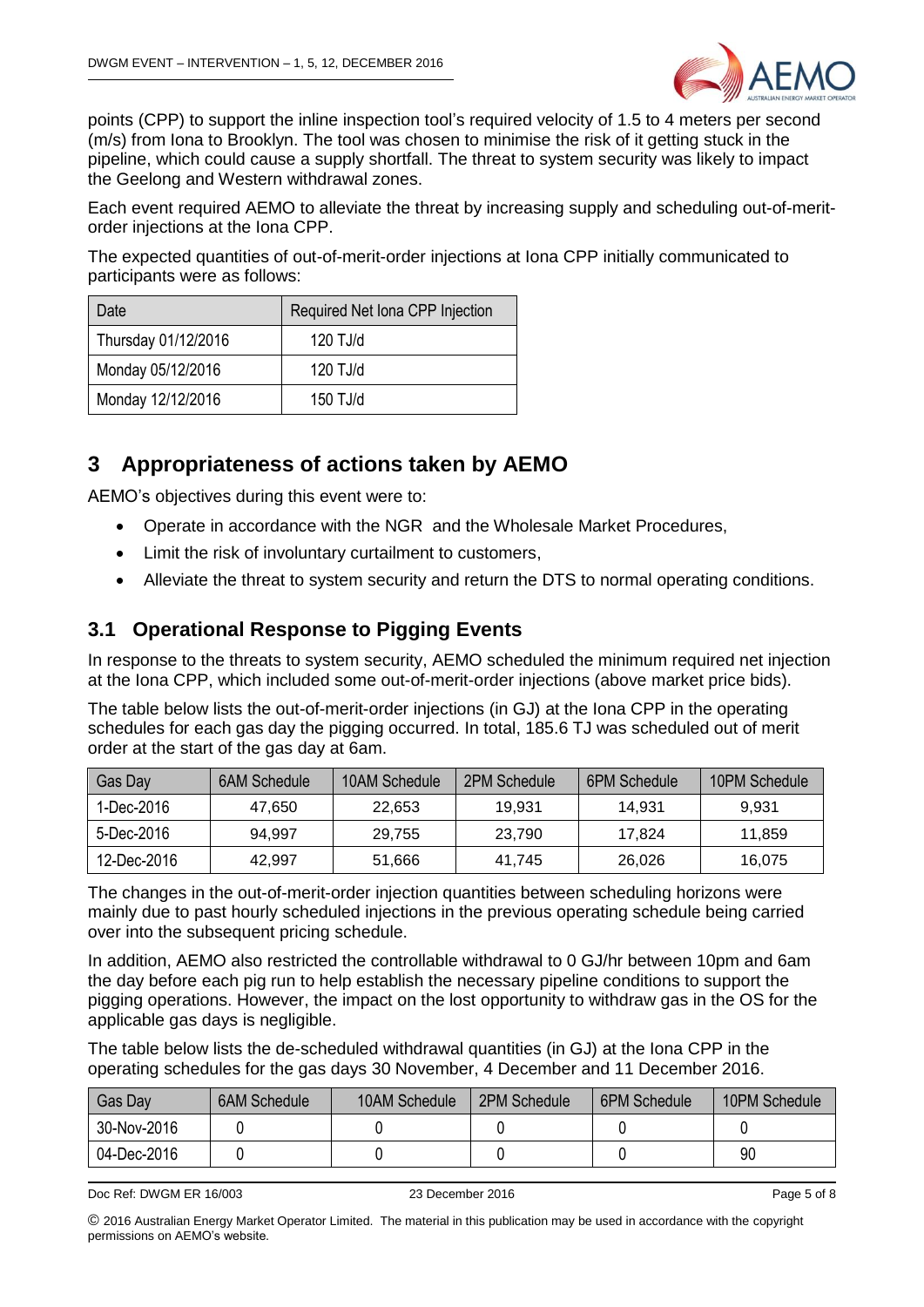

| Gas Dav     | 6AM Schedule | 10AM Schedule | 2PM Schedule | <b>6PM Schedule</b> | 10PM Schedule |
|-------------|--------------|---------------|--------------|---------------------|---------------|
| 11-Dec-2016 |              |               |              |                     |               |

### <span id="page-5-0"></span>**4 Market Impact**

#### <span id="page-5-1"></span>**4.1 Lost opportunity to withdraw gas at Iona CPP**

To schedule the required net injections at Iona CPP during the pigging program, AEMO descheduled a total of 37.5TJ of controllable withdrawals in the 6AM operating schedules during the period, on 5 and 12 December.

The table below lists the de-scheduled withdrawal quantities (in GJ) at the Iona CPP in the operating schedules for the gas days 1 December, 5 December and 12 December 2016.

| Gas Day     | <b>6AM Schedule</b> | 10AM Schedule | 2PM Schedule | <b>6PM Schedule</b> | 10PM Schedule |
|-------------|---------------------|---------------|--------------|---------------------|---------------|
| 1-Dec-2016  |                     |               |              |                     |               |
| 5-Dec-016   | 12.500              | 45,000        | 36,589       | 26.657              | 6.791         |
| 12-Dec-2016 | 25,000              | 16,516        | 35,000       | 39,997              | 26,085        |

The changes in withdrawal quantities between scheduling horizons were mainly due to intra-day re-bidding, which resulted in changes to the market price and therefore controllable withdrawal quantities in the pricing schedules.

#### <span id="page-5-2"></span>**4.2 Total Ancillary Payments and Uplift Payments**

The market impact resulting from the threats to system security are in the form of additional Ancillary Payments (AP) and corresponding Uplift Payments (UP).

The table below lists these payments by type for each gas day on 1 December, 5 December and 12 December 2016.

| Gas Day     | <b>Ancillary Payments</b><br>( \$ ) | <b>Congestion Uplift</b><br>Payments $(\$)$ | <b>Surprise Uplift</b><br>Payments (\$) | <b>Common Uplift</b><br>Payments (\$) |
|-------------|-------------------------------------|---------------------------------------------|-----------------------------------------|---------------------------------------|
| 1-Dec-2016  | $-$41.64$                           | $-$9.61$                                    | $-$ \$32.03                             |                                       |
| 5-Dec-2016  | \$39,425.07                         | \$35,903.58                                 | \$3,521.49                              |                                       |
| 12-Dec-2016 | $-$ \$270.13                        | $-$ \$8.59                                  | $-$ \$261.69                            |                                       |

The results can be summarised as follows:

- The majority of the AP's associated with the out-of-merit order injections at Iona CPP occurred on 5 December.
- The negative AP's were mainly due to participant rebidding.
- Uplift payments were categorised as approximately 91% congestion uplift, 9% surprise uplift, and 0% common uplift. The categories are applied as follows.
	- o Congestion uplift is allocated to participants when their daily profiled demand forecasts and scheduled controllable withdrawals exceed their AMIQ (profiled uplift hedge).
	- Surprise uplift is allocated to participants who were deemed to have worsened the constraint at reschedules. For example, this can occur when participants underinject or over-withdraw in the preceding schedule (for positive APs).

Doc Ref: DWGM ER 16/003 23 December 2016 Page 6 of 8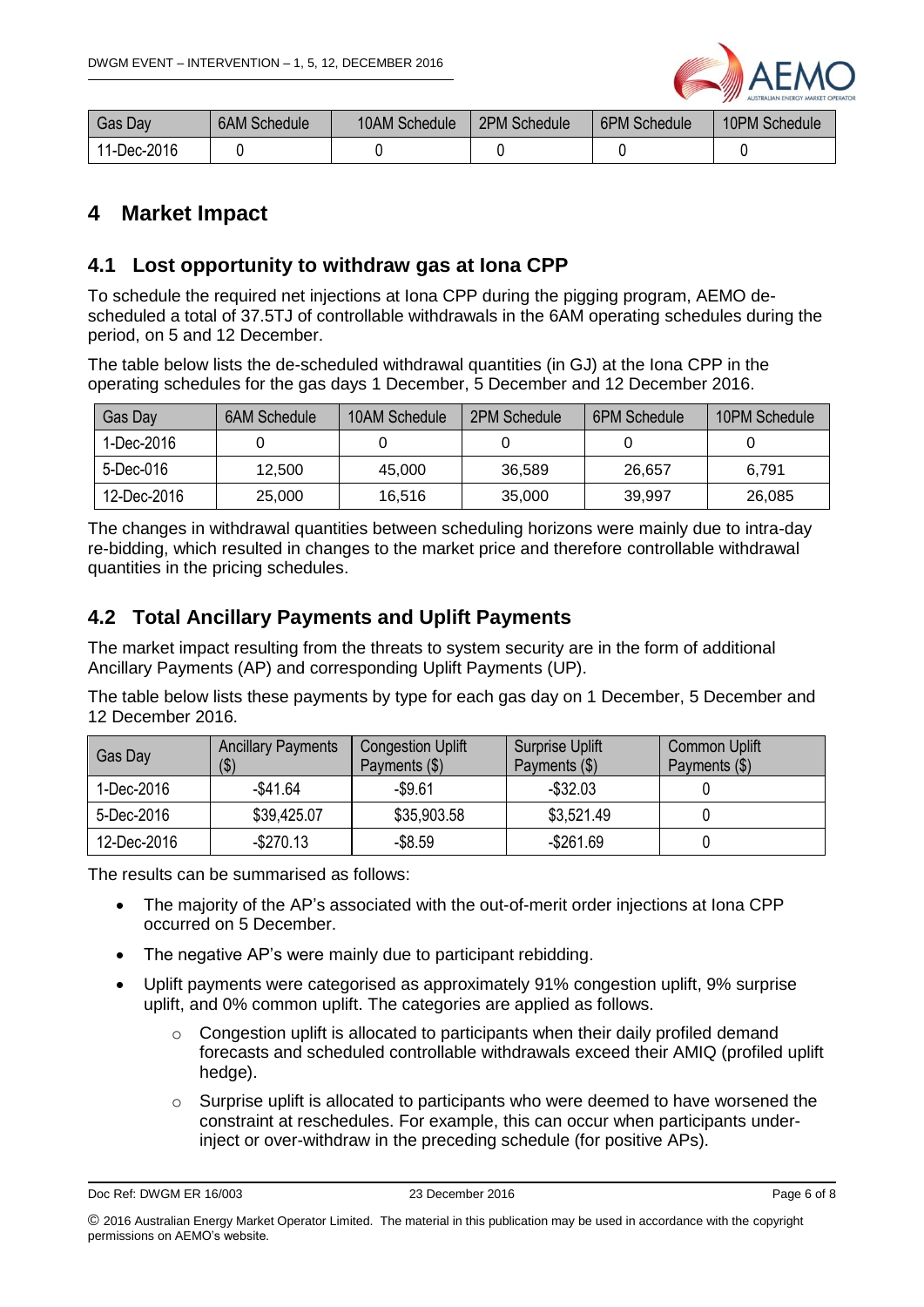

o Common uplift is any remaining uplift that cannot be allocated as congestion or surprise uplift, and is applied across participants in proportion to their actual withdrawal quantities over a gas day.

# <span id="page-6-0"></span>**5 Adequacy of Part 19 of the NGR**

In respect of this event, AEMO has assessed the application and adequacy of NGR provisions relating to maintenance approval, market notices, and this intervention report.

#### <span id="page-6-1"></span>**5.1 Maintenance approval**

NGR 326(1) requires that AEMO coordinate maintenance to ensure that system security is not threatened, while NGR 326(4) requires AEMO and service providers to cooperate to minimise any threat to system security.

The pigging operation is a critical maintenance activity required under APA's pipeline integrity management plan. In this case, AEMO determined that completing this maintenance would result in a potential threat to system security due to the risk of a supply shortfall if the pig were to get stuck in the pipeline, and could not be resolved through coordination. In addition, AEMO worked collaboratively with APA and industry participants to schedule this work at a time that minimised market impact, threats to system security, and the impact on refilling the Iona Underground Gas Storage facility.

*AEMO finds that these NGR provisions were applied correctly in this case, though NGR 326(1) could be better clarified to acknowledge that coordination may not be sufficient to remove all threats to system security associated with planned maintenance activities.* 

#### <span id="page-6-2"></span>**5.2 Market notices**

NGR 342 requires that when AEMO identifies a potential threat to system security, it must notify registered participants as soon as practicable – including details of the nature and location of potential threat, and AEMO's estimate about whether intervention will be required.

AEMO tabled a paper at GWCF in June 2016 that explained the scope of pigging program, the proposed AEMO scheduling process, and the market notification protocol. Industry conferences were held in August and November, after APA postponed the pigging program from September to early December 2016. At these conferences AEMO confirmed the revised pigging dates and recapped the proposed scheduling process and associated market notification protocol.

On 28 November 2016, AEMO issued a market notice seeking a market response to the threat to system security for the scheduled pigging operations.

In this case, after seeking a market response and assessing the response provided, AEMO determined that it was necessary to schedule net injections at Iona CPP to balance system demand – by both restricting controllable withdrawals, and then scheduling out-of-merit-order injections.

AEMO subsequently issued a series of market notices seeking market responses when the out-ofmerit-order injections were scheduled at the Iona CPP, when such injections were used due to the declared threat on the current gas day, and when the threat had subsided after publication of the final 10PM operating schedule each day.

*AEMO finds that these NGR provisions are adequate, and were applied correctly in this case.*

Doc Ref: DWGM ER 16/003 23 December 2016 2016